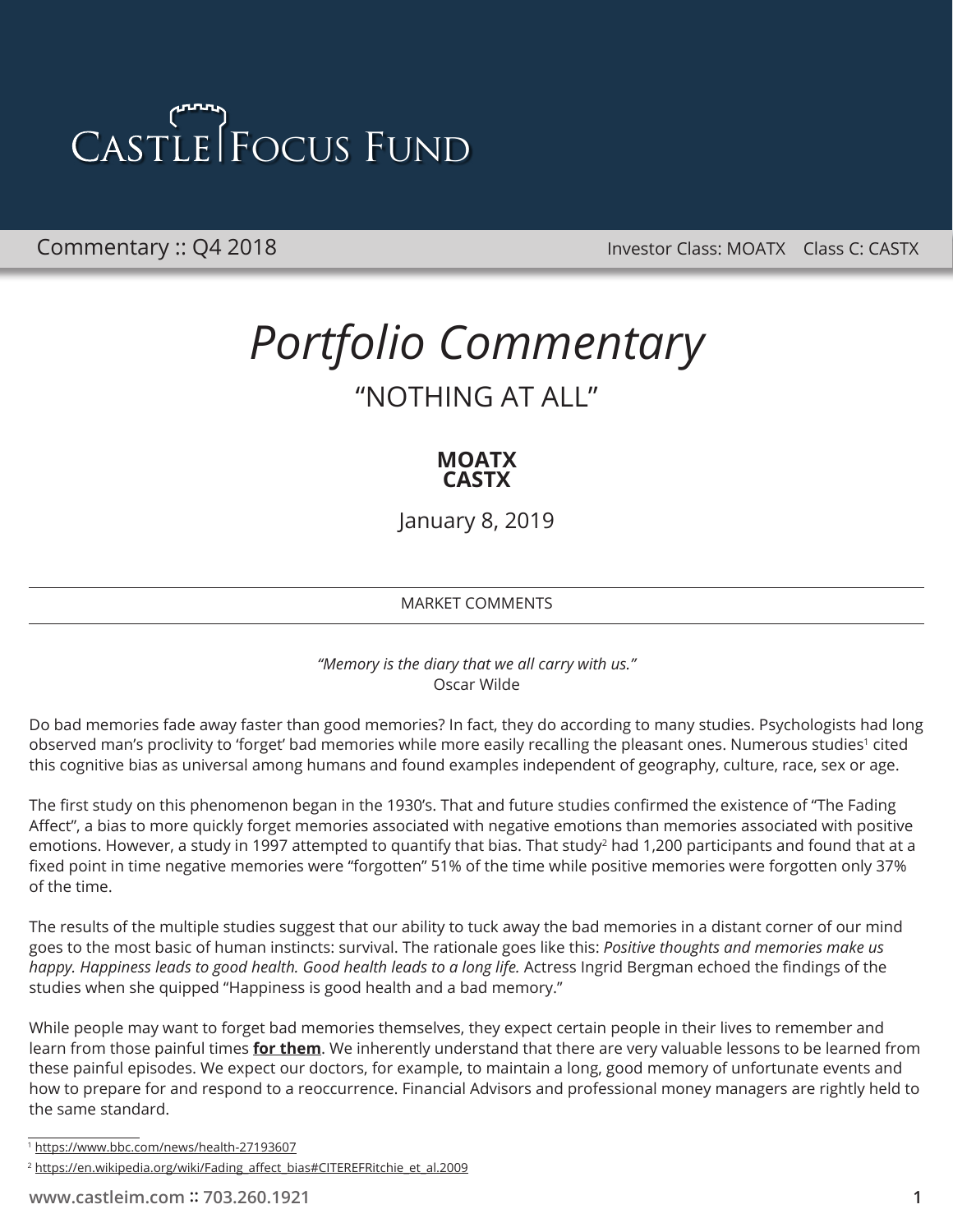### Commentary :: Q4 2018 **Commentary :: Q4 2018** Investor Class: MOATX Class C: CASTX

When we launched the Castle Focus Fund in June 2010 the painful memories of 2008 were still fresh. Our approach to investing shareholder capital is to strive to participate sensibly when markets move up and to be prepared for market downturns. In 2010, investors understood that this conservative approach to equity investing made sense. We are proud that many of those same early investors in the Fund remain with us today. With each passing year, however, unhappy memories of 2008 lose their currency and have been replaced with more recent – and happy – memories.

### **S&P 500 Returns by Calendar Year**

| 2008 | 2009               | 2010    | 2011   | 2012       | 2013    | 2014       | 2015      | 2016       | $201^-$ | 2018<br>Thru 9/30/18 |  |  |
|------|--------------------|---------|--------|------------|---------|------------|-----------|------------|---------|----------------------|--|--|
|      | $-37.00\%$ +26.46% | +15.06% | +2.11% | $+16.00\%$ | +32.39% | $+13.69\%$ | $+1.38\%$ | $+11.96\%$ | +21.83% | $+10.56%$            |  |  |

When asked what lessons investors could learn from 2008 and the financial crisis, Jeremy Grantham of GMO famously replied:

### *"In the short-term a lot, in the medium term a little, in the long-term, nothing at all."*

Mr. Grantham understood the cognitive bias that the psychologists observed in their studies and what Ingrid Bergman was getting at. Investors are humans and humans want to be happy. Spending your time and energy to focus on painful investment memories – even if valuable lessons are to be learned – is difficult for most investors. As the adviser to the Castle Focus Fund, we are paid to remember these valuable lessons and to prepare the Fund for market downdrafts. **This past quarter reminded investors that markets can move down very suddenly.**

### **Recent Market Volatility**



Where markets go from here we do not know. What we do know is that the concerns that we have accumulated over the past several years have not been allayed. We continue to invest your capital with an ever-mindful eye toward risk.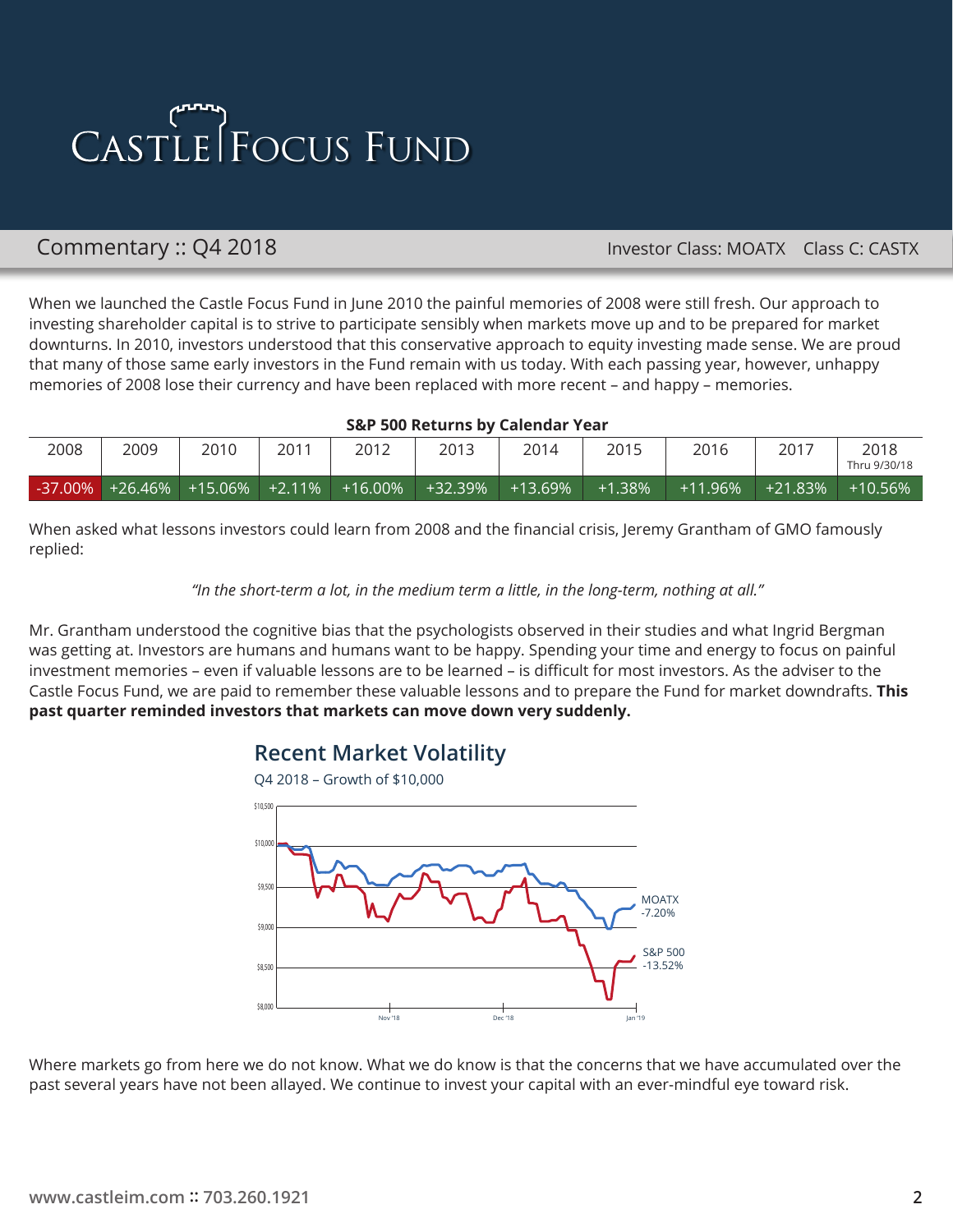Commentary :: Q4 2018 **Commentary :: Q4 2018** Investor Class: MOATX Class C: CASTX

### **Portfolio Overview**

### **Historical Total Returns (%)**

As of 12/31/18

|              |          | Annualized |        |        |                             |  |  |  |
|--------------|----------|------------|--------|--------|-----------------------------|--|--|--|
|              | 3 Months | 1 Year     | 3 Year | 5 Year | Since Inception<br>(7/1/10) |  |  |  |
| <b>MOATX</b> | $-7.20$  | $-5.36$    | 5.69   | 4.54   | 6.83                        |  |  |  |
| S&P 500      | $-13.52$ | $-4.38$    | 9.26   | 8.49   | 13.36                       |  |  |  |

**Performance quoted represents past performance. Past performance is no guarantee of future results. Investment return and the principal value of an investment will fluctuate. Shares may be worth more or less than original cost when redeemed. Current performance may be lower or higher than performance shown. You may obtain performance data current to the most recent month end by calling 703-260-1921.**

### **Buys and Sells**

During the last quarter of 2018 we initiated two new positions in the Fund. DowDuPont, Inc. (1.78% of Fund assets at 12/31/18) and Equity Commonwealth (0.99% of Fund assets at 12/31/18).

### **Cash**

The Fund's cash position (cash and cash equivalents) on December 31, 2018 was 27.85%, slightly higher than where we ended the prior quarter.

### **Risk and Volatility**

For the five years ending December 31, 2018, the Fund's beta was 0.52, roughly half that of the S&P 500. For the same period, our standard deviation was 6.71% versus a S&P 500 standard deviation of 10.95%. Up Capture versus the S&P 500 for the five year period was 56.08% and down capture was 58.14%.

Regards,

Cael: Andrews Andrew Welle  $-ail: Ah$ 

Managing Director **Managing Director** Managing Director

Castle Investment Management Castle Investment Management